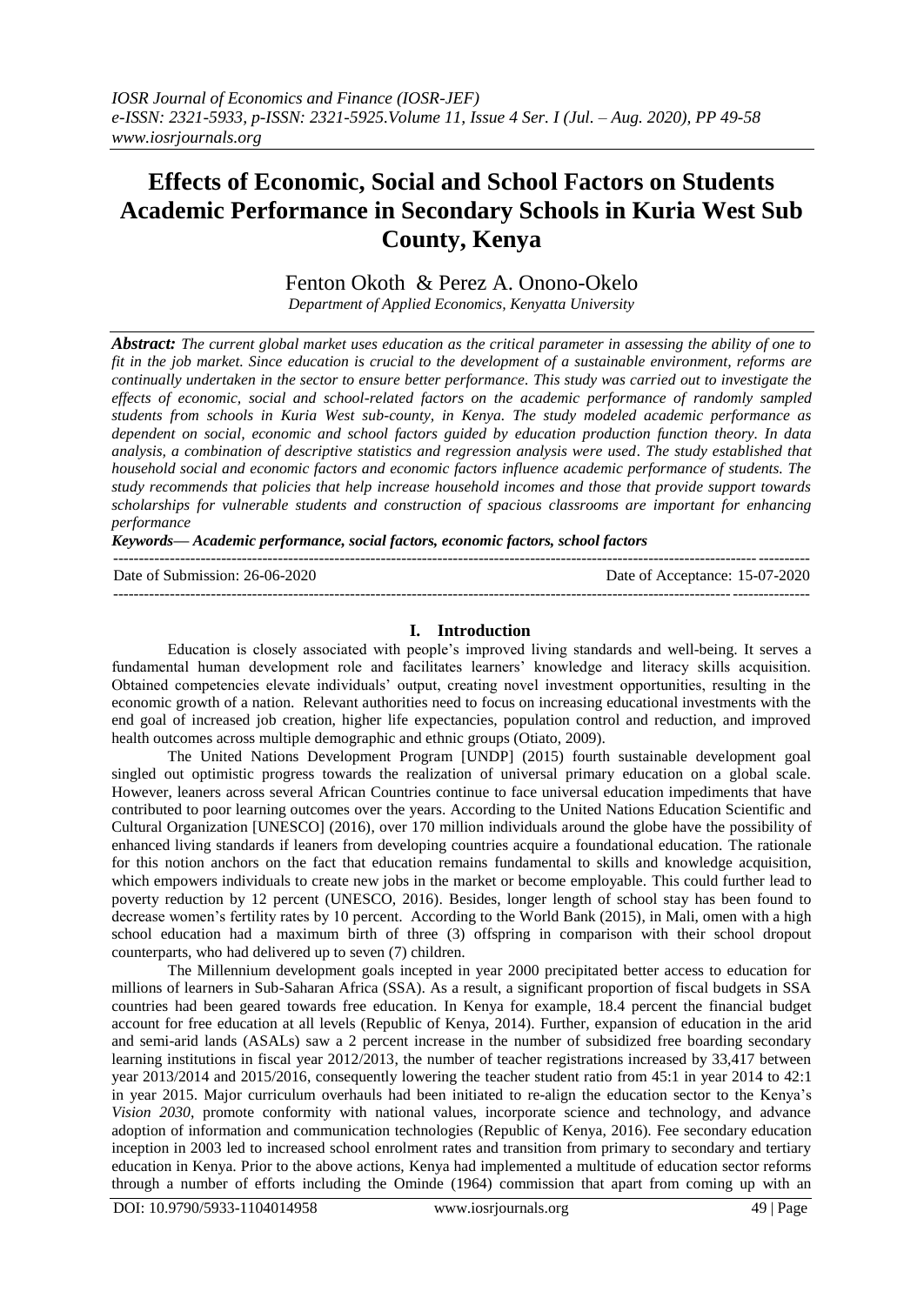education system with a structure of 7-4-2-3 years of primary, secondary, advanced level and university education, also provided for establishment of adult education centres to facilitate skills acquisition in adult learners. The education system was later changed to a structure of 8-4-4 years of primary, secondary and University education respectively in 1979 to include (Republic of Kenya, 1985).

The Koech (2000) commission recommended incorporation of high quality training and education to balance the curriculum amendments, in order to attain national and global education skills, and job market demands. Government of Kenya (2000) emphasized free education was to increase students' transition from primary to secondary education. The Republic of Kenya (2010) education task force committee recognized quality education as key to poverty eradication. The Qualifications Framework Act of 2014 was enacted to facilitate delivery of free education to all Kenyan children. Resultantly, Kenya was the first nation in the African continent to implement universal education (Republic of Kenya, 2014). Although significant strides have been made, academic performance remains low, particularly in ASALs.

Quality education remains a Kenyan Government's top priority as it is recognized as a key poverty eradication catalyst (GoK, 2010). Quality education needs to foster students change in attitudes and values (Republic of Kenya, 2010). According to Topping and Wolfe Dale (1985), superior education is essential to a country's development because it facilitates students to gain competencies that are relevant in the job market. In Kenya, the goal of education is to eradicate income, economic gender, health, ethnic, and other societal disparities (Republic of Kenya, 2010). The constitution of Kenya, promulgated in year 2010, upholds each citizen's right to high-quality education. Basic education comprising both primary and secondary education are the foundations for placements into various competency and professional training. Specifically, performance at the Secondary examinations are the basis for placing learners into institutions of higher learning which enable students get customized training to various careers. Students who score grades C plus (+) and above get admitted to Universities and also have the opportunities to enroll in competitive diploma level training. Those who attain grades C and C minus (-) get admitted to take diploma courses while those with D and D plus (+) can undertake certificate and craft courses.

Evidence from the Kenya National Examinations Council indicates sub-optimal academic performances between years 2010 and 2016, with lowest performance seen in year 2016. Moreover, statistics from Kuria West Sub County reveal declining numbers of students qualifying for university admission between the same periods. Past studies on education in the comity have centered on girl child education. Students' Academic performances in the Kenya Certificate of Secondary Education (KCSE) between 2010 and 2016 fluctuated as shown in figure 1 below



**Figure 1** Showing trends of grade performance in Kenya's KCSE Examination for the period 2010 to 2016 Source: Kenya National Examination Council (KNEC) (2010-2016)

The trends in figure 1 showed a more or less constant or balanced distribution of grades in the period 2010 to 2015. In 2016, students qualifying for direct entry to the University degree and diploma course dropped significantly. The same year saw an increase in the number of students who scored grades D and D+, and another those scoring grades D- to E and therefore, transition rates to tertiary education reduced a situation which would in the long run cause low qualification for the jobs due to lack of skilled personnel (UNESCO, 2014)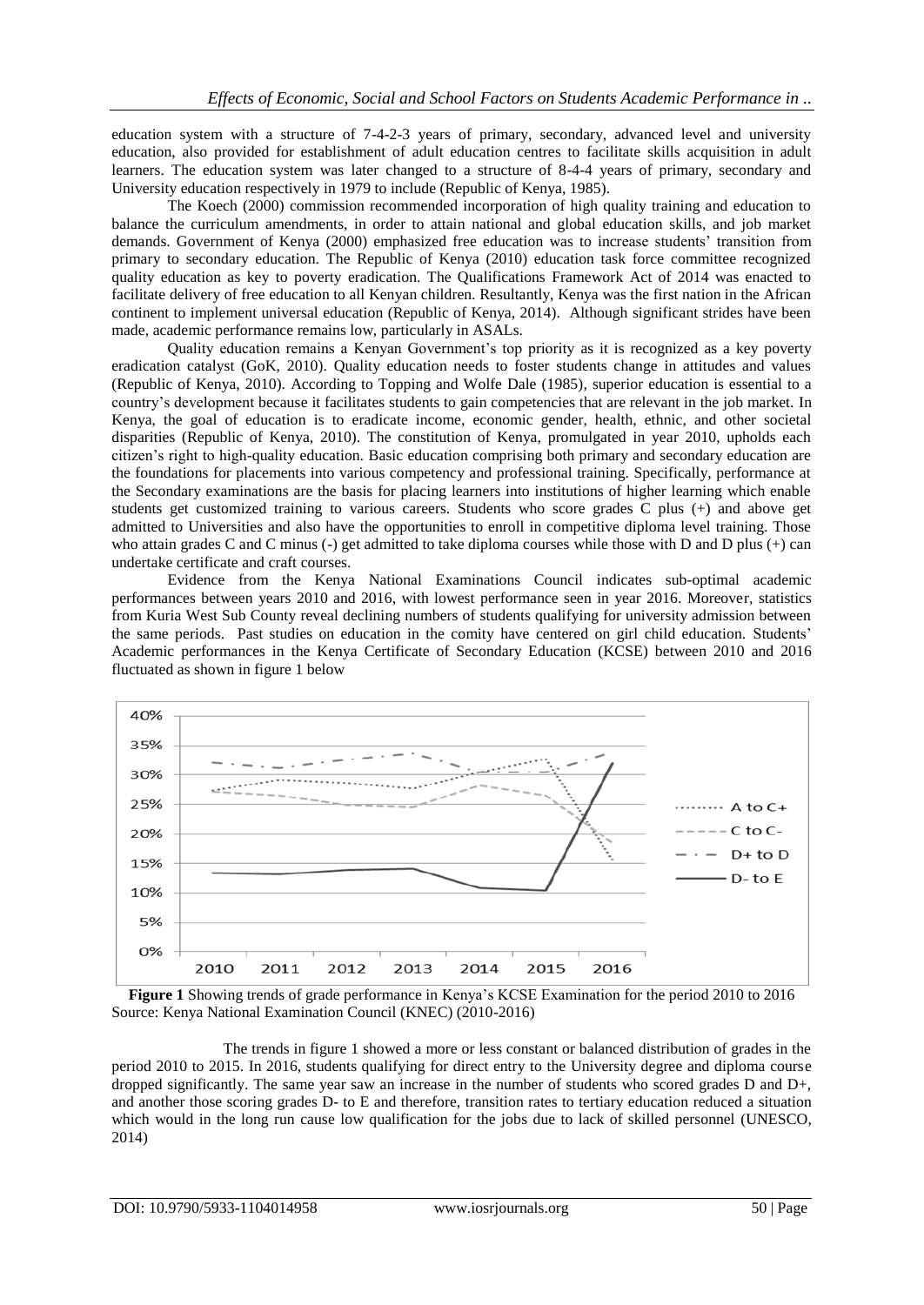In Kuria West sub-county, the proportion of enrolled students qualifying for university education have been low with a majority being those who can only enroll in certificate courses as shown in figure 2 below



**Figure 2** Showing trends of grade performance in KCSE Examination for Kuria West sub-County for the period 2010 to 2016

Source: KNEC

The poor performance in secondary education in the sub-county implies that very few students transition to tertiary institutions and later into employment. In order to inform strategies and actions towards improving students' academic performance in Kuria West sub-county, this study sought to establish

- i) the effect of economic factors on student's academic performances
- ii) impact of school factors on student's academic performance
- iii) The influence of social factors on student's academic performance

# **II. Literature Review**

*2.1 Theoretical Literature Review*

a. Education Production Theory

Hanushek (1971) outlined the major inputs of Education outcomes in the education production theory to include institutional resources, instructors' quality, as well as family and household income factors. The theory posits that positive educational outcomes denote achievement of students' learning goals. School environment variables such as institutional culture, leadership and administration, teaching, learning resource availability, goals, values, and expectations also influence outcomes in secondary education.

Michael and Rebeeca (2004) observed that globally, the goal of both teaching and learning is to transform learners by imparting desired values, thought processes, knowledge and practical skills. Lareau and Annete (2003) delineate ways in which families with resource sufficiency pay for their students' education and offer needed learning materials. Parents with an understanding of the importance of education are involved in their children's learning as opposed to those that view education provision as the government's sole obligation.

Education Production Function theory postulates that economic issues, teacher quality, family characteristics are related to learners' average grades.

#### b. Social Constructivism Theory

Vyotsky (1978) and Lantolf (2000) articulated the social constructivism theory. The theory states that knowledge and skills attained in the school environment play a major role in students' social and economic transformations. Social constructivist theory's goal is to foster a meaningful education process in which participation in learning is socially constructed to promote learners' understanding of content and learning material. The theory further states that learning entails a collaborative effort in which stakeholders mutually work together to achieve educational outcomes. Schools and communities have an inter-dependent relationship with activities in the community affecting learning and school activities also influencing community life. Ellis (2000) clarifies that social constructivist theory assumes that learning improves in interaction rather than through interaction as leaners are required to gain the ability to perform practical skills with others and instructors, prior to executing them individually. Thus social interaction plays a key role in students' immediate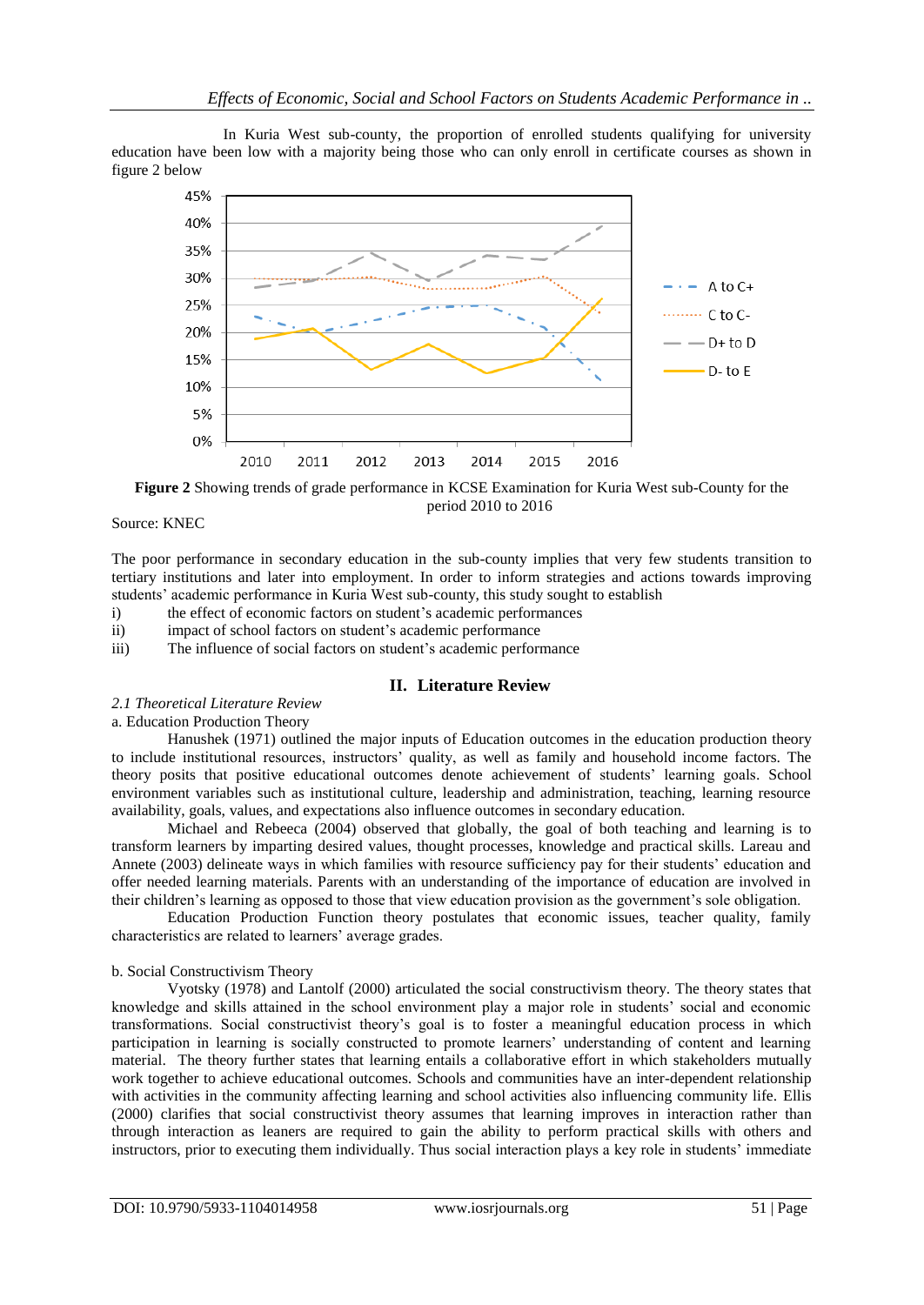learning. Therefore, the social constructivists posit that education is an instrument for leaners' accomplishment of success and need to incorporate skills acquisition for enhanced performance

# *c. Participatory Learning Approach*

Developed by Paulo in 1972, participatory learning approach centres on two major values and philosophies of, monologue oppresses while dialogue sets people free. In addition, the theory upholds the notion that proper teaching integrates group work or an enriched experience. Teaching therefore needs to incorporate participatory approaches in daily tasks (Michael, 2004). Participatory theory's goal is to foster learning through participation of all stakeholders to attain set academic performance goals (de Jesus et al 2003). According to Liu et al. (2002) the theory utilizes diverse methodologies including network peer assessment strategy to evaluate the efficacy of math homework in junior learning institutions in addition to inquiry based learning in secondary schools (Polman, 2000). The theory's weakness is inherent in the fact that students are over conscious of themselves during the participatory process. They worry about personal privacy if the participations are non-anonymous. Increased pressure to award better grades encourages integrity issues (Brooker and Edwards, 2010). Ultimately, the theory upholds that stakeholders' participation in the learning process creates robust learning which improved performance and grades.

### *2.2 Empirical Literature*

Considine and Zappala (2002) embarked on a study to investigate impact of student social and economic factors on learners' scores in their senior high school years in Australia. The study zeroed in on a sample of 3000 learners from low income households. Binomial logistic regression model was used. Findings indicated that teachers' frequent absence from their lessons, poor households' incomes, ethnicity, and learner's age influenced students' academic outcomes.

Abdi (2012) carried out an investigation on social cultural issues affecting Kenyan secondary students' academic grades in Isiolo sub-county. Data was analysed descriptively. School based problems were found to be a major factor in students' mean scores. 74.1percent of sampled head instructors cited lack of instructional infrastructure and resources including libraries, books, equipped libraries, and competent instructors as significant factors that contributed to the sub-county's poor KCSE performance.

According to Gitau 2002, parents ought to be sensitized on the impact of home factors on performance of students in a study that investigated on ways in which home issues impact learners' grades and outcomes in Lari sub-county. The study used primary data obtained from a sample of 35 day schools, with a combined teacher population of 460 and 289 parents from the parent-teacher associations.

Kaimenyi (2013) in a study to determine if learners discipline, availability of adequate resources, motivation levels and teaching strategies affect students' educational performance in North Imenti sub-county used a descriptive survey. Findings revealed that students' self-control, resource availability, were associated with academic outcomes of the students. The study concluded that high discipline was among students was vital to achievement of desired learning outcomes. Mwangi and Nyagah (2013) in a study to investigate how teaching methodologies applied by teachers influence academic performance in Kiambu County found that use of demonstrations by science teachers enhanced students' content retention.

In a different study, Yolanda (2014) used descriptive analyses to show that leaners from the Kilimanjaro area of Tanzania who had adequate resources in home and school settings excelled in their performance. Schools reporting good performance were found to have adequate and experienced instructors.

#### *2.3 Overview of Literature*

Preceding literature found that social economic issues, factors relating to home settings and school environment affected students' academic outcomes in secondary schools in Kenya and Tanzania. Findings from the study explicitly emphasize on social economic attributes and school factors as key determinants of positive learning outcomes in Kenya's secondary education. However, it is important on a case by case basis to clarify which factors are relevant to a particular context in order to formulate strategies to address quality education in different areas. This study therefore sought to provide understanding on factors that influence academic and learning outcomes among students enrolled in Schools within Kuria West sub-county of Migori in Kenya

# **III. Methodology**

#### *3.1. Research Design*

The study used descriptive survey design because it appropriately facilitated description of different attributes of the population without redesigning the independent variables as elaborated in Orodho (2009), and Peck et al. (2013)

#### *3.2 Conceptual Framework*

Figure 3 below illustrates the abstract association between variables of the study.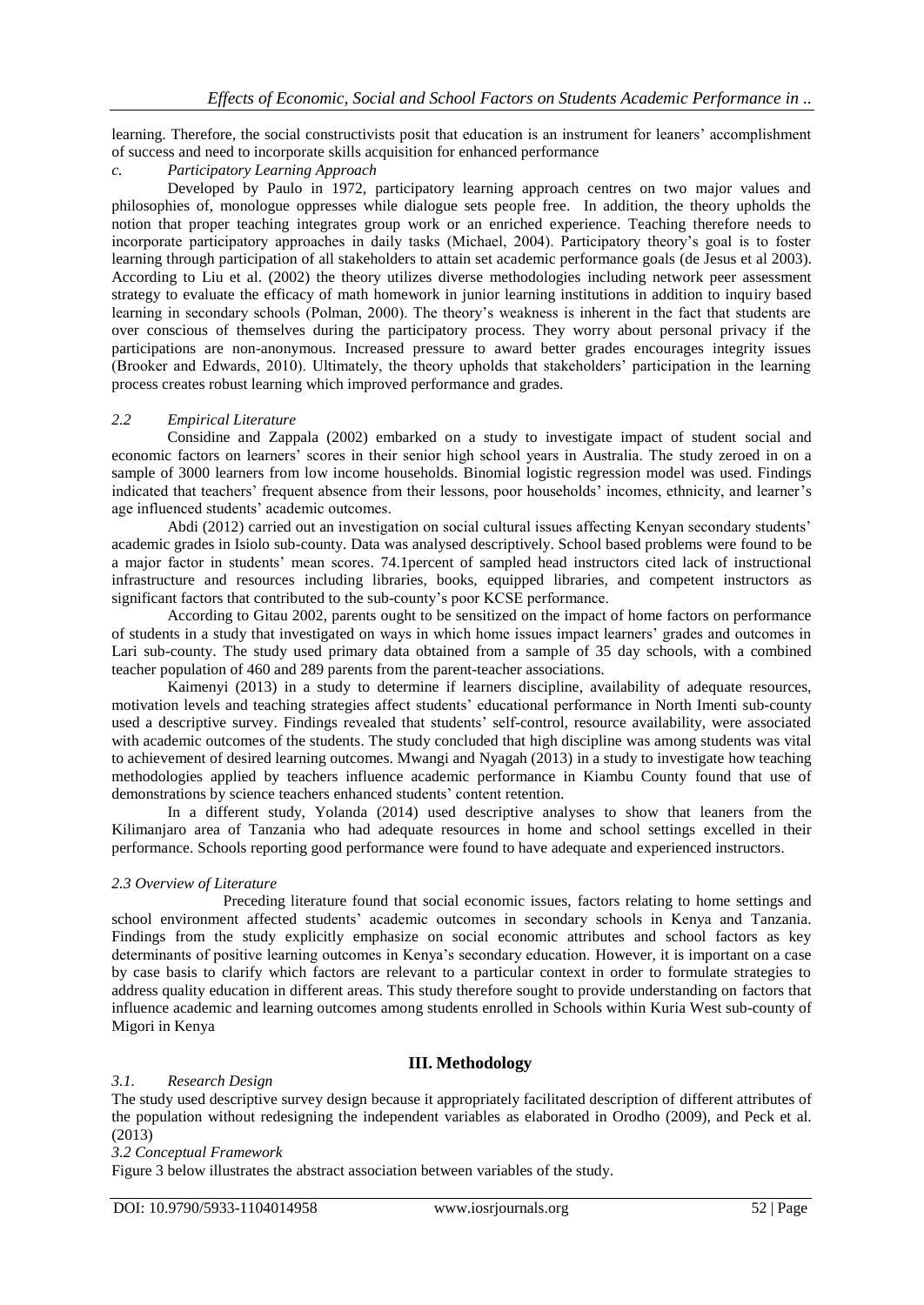

**Figure 3.1** Conceptual framework.

*3.3 Empirical Model*

The model used in the study was specified according equation 1 (1)  $+\beta_{10}HHS + \beta_{11}HHE + \beta_{12}HHI + \beta_{13}HHOC + \varepsilon$  $= \beta_0 + \beta_1 TQ + \beta_2 CX + \beta_3 LAB + \beta_4 EXP + \beta_5 SF + \beta_6 SAT + \beta_7 SHH + \beta_8 PST + \beta_9$ *A A Empirical Model*<br> *AP* =  $\beta_0$  +  $\beta_1 TQ + \beta_2 CX + \beta_3 LAB + \beta_4 EXP + \beta_5 SF + \beta_6 SAT + \beta_7 SHH + \beta_8 PST + \beta_9 CR$ <br>  $\beta_0 + \beta_1 TQ + \beta_2 CX + \beta_3 LAB + \beta_4 EXP + \beta_5 SF + \beta_6 SAT + \beta_7 SHH + \beta_8 PST + \beta_9 CR$ <br>  $\beta_1 HHS + \beta_1 HHS + \beta_1 HHI + \beta_1 HHO + \beta_1 HHO + \beta_1 HHO + \beta_2 HHO + \beta_$ 

Where:  $AP = Academic performance$ ;  $TO = teacher quality$ ;  $CX = class experience$ ; LAB=Laboratory experience; SF=s School fee source; SATT=School attendance; SHH = Sex of the household head; PST=Parental status; CR=County of residence; Household size; Household head education; HHI=Household Income; HHOC=household occupation and  $\varepsilon$  is the error term*3.4 Study Area* 

# *3.4 Study area, target Population and sampling*

The study was conducted in Kuria west Sub County, situated in the South East part of the former Nyanza province. The Sub County has 26 public secondary institutions. It also has high poverty levels as indexed by the Republic of Kenya (2008). According to the Kenya National Examination Council (2016) the area had one of the worst national examination performances in Kenya. Kuria West Sub County's form three students were enlisted to participate in the study. A total of 1600 learners were enrolled to bolster chances of participation as form four students were busy preparing for their national examinations.

Stratified random sampling methods were used to select students who participated in the survey, Kuria West sub-county's secondary schools are classified into girls boarding institutions, boys boarding institutions, and mixed-day boarding schools. Stratified sampling method was applied to the secondary based on type of school; national, County and Sub County Schools. Purposive sampling was employed to sample eight public secondary institutions because it enabled the study to attain a representation of diverse traits of Kuria west Sub County's secondary schools. From the selected schools, a random sample of 384 form three students was obtained

# *3.5 Data Type, Source, collection procedures and Analysis*

Primary data was gathered from form three students on their school and household attributes around the study variables. School administrators such as principals and class mentor/teachers also provided data on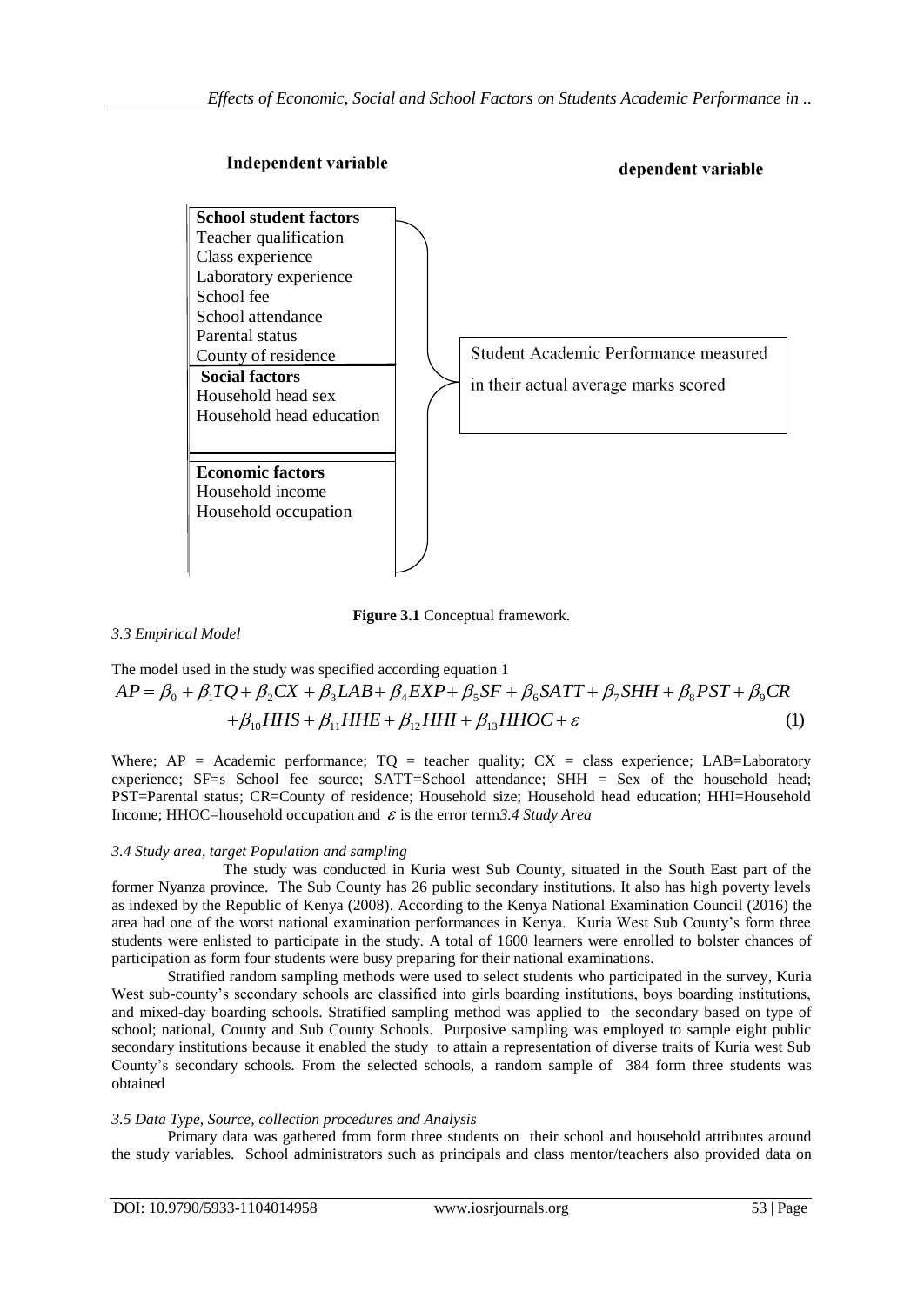school factors. Questionnaires were used for data collection from both the form three participants and the school administrators. Multivariate regression model as specified in equation 1 was fitted using least squares method

# **IV. Results**

*4.1 Descriptive statistics On Continuous Variables* 

Table 4.1 below provides summary statistics on of continuous variables

| <b>Variable</b>              | <b>Maximum</b> | <b>Minimum</b> | Mean   | <b>Standard</b><br>deviation. | Number of<br>observation |
|------------------------------|----------------|----------------|--------|-------------------------------|--------------------------|
| <b>Students score</b>        | 674            | 123            | 425.33 | 121.815                       | 314                      |
| Age                          | 18             | 14             | 15.943 | 1.329                         | 314                      |
| <b>Class experience</b>      |                |                | 2.23   | 0.973                         | 314                      |
| <b>Teacher qualification</b> |                | 0.79           | 0.9488 | 0.175                         | 314                      |
| <b>Teacher experience</b>    | 2.63           | 1.62           | 2.23   | 0.34                          | 314                      |
| Class size                   | 60             | 40             | 50     | 20                            | 314                      |
| Household head dependence    | 14             |                | 7.33   | 2.262                         | 314                      |

#### **Table 4.1** Summary of Continuous variables

Table 4.1 shows that, total marks scored by the sampled students ranged from a minimum of 123 marks to a maximum of 674 marks out of possible 1100 marks, with an average marks of 425.33 marks, and a standard deviation of 121.815.

The summary for categorical variables are presented in table 4.2

| <b>Variable</b>                       | Table 4.2: Summary of categorical variables<br>Category | Frequency        | Percent         | Number of   |
|---------------------------------------|---------------------------------------------------------|------------------|-----------------|-------------|
|                                       |                                                         |                  |                 | observation |
| Type of school                        | Nation                                                  | $\mathbf{1}$     | 12.5            |             |
|                                       | Extra-county                                            | 1                | 12.5            | 314         |
|                                       | County                                                  | 2                | 25              |             |
|                                       | Sub county                                              | 4                | 50              |             |
| <b>Laboratory equipment status</b>    | Fully equipped                                          | 205              | 65.3            | 314         |
|                                       | Not fully Equipped                                      | 109              | 34.7            |             |
| Sex of the student                    | Male                                                    | 165              | 52.5            |             |
|                                       | Female                                                  | 149              | 47.5            | 314         |
| <b>Entry level</b>                    | Form 1                                                  | 262              | 83.5            | 314         |
|                                       | Form 2                                                  | 52               | 16.5            |             |
|                                       |                                                         |                  |                 |             |
| <b>County of residence</b>            | Migori                                                  | 230              | 73.6            |             |
|                                       | Outside Migori                                          | 84               | 26.8            | 314         |
| Ethnic group of the students          | Kuria                                                   | 117              | 37.3            |             |
|                                       | Other                                                   | 197              | 62.7            | 314         |
| <b>Source of fees</b>                 | Parent                                                  | 201              | 64              |             |
|                                       | other                                                   | 113              | 36              | 314         |
| Parental status of the students       | Not orphan                                              | $\overline{201}$ | $\overline{64}$ |             |
|                                       | Orphan                                                  | 113              | 36              | 314         |
| <b>Teacher Employment Status(BOM)</b> | Trained or not                                          | 92               | 94.88           | 314         |
|                                       | Not trained                                             | 6                | 5.12            |             |
| <b>School attendance</b>              | Always absent                                           | 60               | 19.1            | 314         |
|                                       | Never absent                                            | 254              | 79.9            |             |
|                                       |                                                         |                  |                 |             |
| Sex of the household head             | Male                                                    | 202              | 64.3            | 314         |
|                                       | Female                                                  | 112              | 35.7            |             |
| Occupation of the household head      | Farming                                                 | 175              | 55.7            |             |
|                                       | Employed                                                | 56               | 17.8            | 314         |
|                                       | <b>Business</b>                                         | 83               | 26.4            |             |
| Level of education of the household   | Primary                                                 | 119              | 37.9            |             |
| head                                  | Secondary                                               | 126              | 40.1            | 314         |
|                                       | College                                                 | 46               | 14.6            |             |
|                                       | University                                              | 23               | 7.3             |             |
|                                       |                                                         |                  |                 |             |
|                                       |                                                         |                  |                 |             |
| <b>Income level</b>                   | $<$ 100000                                              | 164              | 52.2            |             |
|                                       | >100000                                                 | 150              | 47.8            | 314         |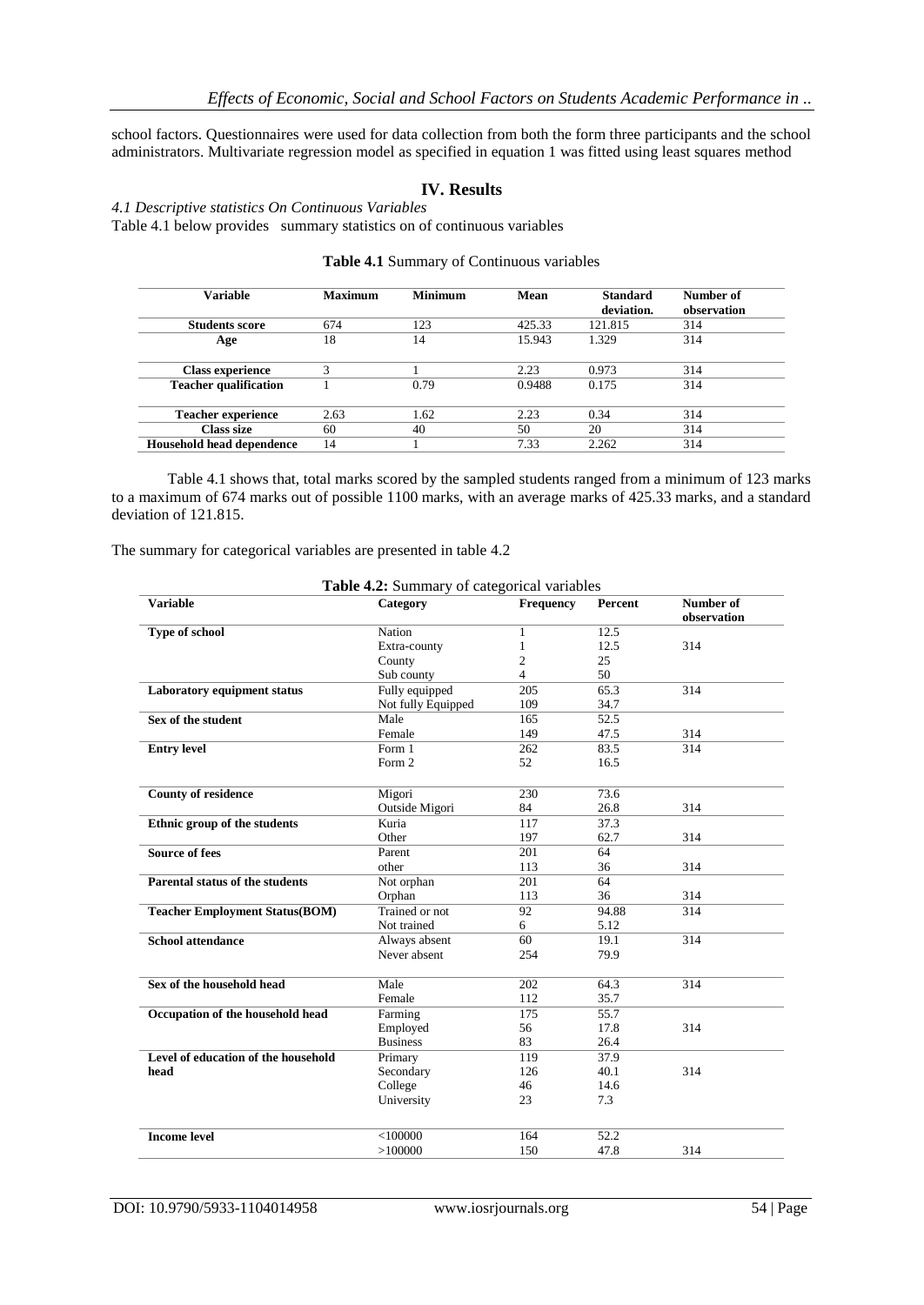Table 4.2 illustrates that 12.5 percent of students sampled into the study were attending national secondary schools. 12.5 percent were learning in extra county school, while another 25 percent attended county institutions. 50 percent were enrolled in sub county secondary schools. Data obtained from the group of selected students indicates that laboratories 205 laboratories were fully equipped and 109 were semi equipped. Poor laboratory infrastructure leads to poor academic performance due to lack of skills and knowledge acquisition, especially in science subjects.

The summary depicts 165 students (52.5%) out of the 314 observations were male leaners and 149(47.5%) were female. Male student registration remains high in Kuria west sub-county in comparison to that of females. This indicates cultural biases towards the girl child in which families and communities value boy child's education more than that of the girl child. 64% of sampled students,' fees were being paid for by their parents while 36% received varying types of sponsorships. 201(64%) of the students had their parents while 36% of the leaners were orphans, implying that a majority of the students had the advantage of having parental educational progress and outcomes monitoring.

In regard to school attendance, 254 (79.9%) were consistent with their attendance, while 60 (19.1) showed inconsistent attendance. High absenteeism levels negatively impact academic performance as leaners miss out on important concepts taught while away. 202 (64.3%) of Household head were males while 35.7 percent or 112 were female. 175 or 55.7 percent of students were from farming households and 83 or 26.4 were from business oriented households. Another 56 or 17.8 percent of the sampled leaners hailed from households whose bread winners were in formal or informal employment.

Approximately 94.88% of teachers were qualified and trained in their particular subjects. This shows that teachers are well versed with the subjects they handle in terms of content and concept. An average experience year for the teachers was 2.33years. This demonstrates s that the students had interacted with most of their teachers consistently over the period they were in the school126 or 40.1 percent of household heads possessed secondary school level of education and 119 or 37.9% had a primary school education. 14.6% had college level schooling and 7.3% had attained university education. This indicates that majority of the household heads had experience in formal education, including basic education.. 52.2 percent of households had incomes less than 100,000 Kenya Shillings. 47.8% of the households had incomes above 100,000 Kenya Shillings. The study conducted Correlation analysis was to show relationship levels among study's variables. Independent variables with high correlation levels of 0.8 and above were excluded from the analysis to minimize the multicollinearity problem in the estimated model

#### *4.2 Regression Results*

The study's objective was to examine the impact of economic, social and institutional issues on leaners academic outcomes in selected secondary schools in Kuria west Sub County. To attain this objective, the researcher regressed student academic performance on diverse variables depicting households' social and economic factors, in addition to school factors. Economic factors included household incomes and type of occupation of the household head. The social factors included, educational levels of household heads, parental status of the students, gender of household head, leaners' ethnic groups, county of origin, sex, and age. School factors in the model included teacher's years of experience, type and level of laboratory infrastructure, and classroom size.

Regression model's F statistic was 135.369 with a p-value of 0.000, which is below 0.05. The hypothesis that the model is insignificant was discarded at 5 percent significance level. Thus, it was accepted to address the study's objectives. Adjusted R-Squared value of 0.845showed that 84.5percent of the differences in students' Academic performances in the sample were attributable to variances in school, social, economic factors incorporated in the model.

4.2.1 *Effects of Household Economic Factors on Students' Academic Performance* The regression coefficients obtained for effects of household economic factors on student's scores are shown in table 4.3.

| <b>Table 4.5:</b> Coefficient estimates for Household economic factors. |             |            |             |                 |
|-------------------------------------------------------------------------|-------------|------------|-------------|-----------------|
| Independent variable                                                    | Coefficient | Std. Error | t-statistic | $Sig.(p-value)$ |
| Household head Occupation1(Employed)                                    | 0.422       | 16.564     | 0.207       | 0.836           |
| Household head Occupation 2 (Business)                                  | $-0.897$    | 18.765     | $-0.101$    | 0.920           |
| Household head income<br>$(0-100,000$ Ksh)                              | -31.06      | 13.809     | $-2.250$    | 0.025           |

**Table 4.3:** Coefficient Estimates for Household economic factors.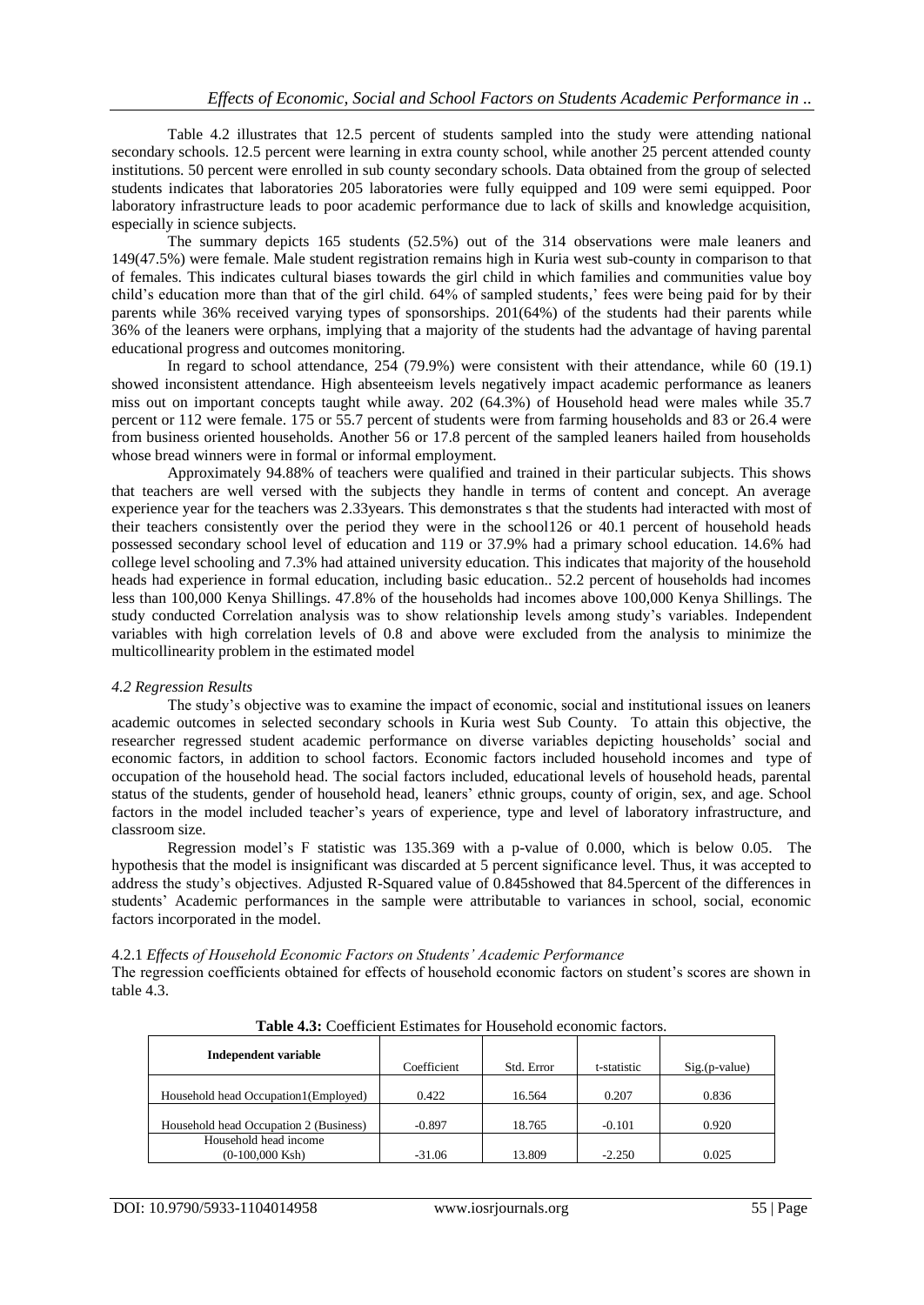The coefficient of household head income was negative and statistical significant at 5 percent significance level. Results indicate that leaners from families with annual household incomes falling below Ksh. 100,000 had lower academic performances, by an average of 31.06 points in contrasts with learners from families with higher annual incomes. to the results support views of Laureau and Annette (2003) that families with adequate financial resources are able to cater to their children's financial needs related to education, increasing the likelihood of better academic performance.

Students from families where the household head is employed had scores that were higher by 4.22 points in comparison with those from families' whose household heads' occupation was farming. However, students form business oriented families had scores lower by 0.897 points when compared with those from families' occupations center on farming activities. These findings agree with those of a study conducted by Yolanda (2012), which found that leaners in Kilimanjaro region who showed better academic performances were from families whose household heads were employed with stable incomes to meet their learning material needs as well as pay school fees.

| <b>Table 4.4:</b> Coefficient Estimates for social factors |             |                   |             |                 |
|------------------------------------------------------------|-------------|-------------------|-------------|-----------------|
| <b>Independent variable</b>                                | Coefficient | <b>Std. Error</b> | t-statistic | $Sig.(p-value)$ |
|                                                            | 5.706       | 16.128            | 0.354       | 0.724           |
| County of residence (Migori)                               |             |                   |             |                 |
| <b>Education household head1(Primary)</b>                  | 42.123      | 18.600            | 2.265       | 0.024           |
| <b>Education household head2 (secondary)</b>               | 18.696      | 19.115            | 0.992       | 0.322           |
| <b>Student Ethnic group(Kuria)</b>                         | 13.159      | 14.216            | 0.926       | 0.355           |
| <b>Student age</b>                                         | $-3.542$    | 11.603            | $-0.305$    | 0.760           |
| Student sex(male)                                          | $-8.879$    | 15.291            | $-0.581$    | 0.562           |
| Parental status of student (orphaned)                      | $-42.79$    | 14.689            | $-2.914$    | 0.004           |
| Source of school fee                                       | 13.584      | 14.705            | 0.924       | 0.500           |
| Sex household head(male)                                   | 22.36       | 14.351            | 1.558       | 0.120           |
|                                                            |             |                   |             |                 |

#### *b). Impact of social factors on students' academic performance*  $T_{\rm e}$ **ble 4.4:**  $C_{\rm e}$   $\sim$   $C_{\rm e}$

The coefficients for household head education (primary) and parental status were statistically significant indicating that there was a variance in student academic outcome based onthe two variables.

From the value of the coefficient of education level of household head 1(primary) was it was inferred that students coming from families whose heads had primary education level had performance better by 42.123 points, while those from households headed by individuals with secondary level education on average had higher academic performances by 18.696 points, when compared to those coming from families headed by individuals with tertiary education levels. The results imply that students from households headed by parents or individuals with primary level of education had better overall performance. Parental status coefficient was positive and = statistical significant at 5 percent level of significance. The finding suggest that orphaned leaners had lower scores than those not orphaned by approximately 42.79 points. Lack of parental care and educational and social support may contribute to the suboptimal academic scores. This finding correlates with the results of Nyakundi and Nyagah (2012) that indicated that parental involvement in leaners' education significantly affects academic performance.

On the other hand, the coefficients of county of origin, ethnic group, gender, age of leaners, gender of household head, and source of school fees source were all statistical insignificant. The later indicates that whether students were from households headed by males or females, whether fee was paid by the parent or from other sources, from different counties and ethnic backgrounds, whether they were male or female, younger or older, there was no significant difference in their performance.

*c). Effects of School Factors on Student's Academic Performance*

The coefficient estimates for effects of school factors on academic performance as shown in table 4.5

| <b>Table 4.5:</b> Coefficient Estimates for school factors |             |                   |             |                 |
|------------------------------------------------------------|-------------|-------------------|-------------|-----------------|
| Independent variable                                       | Coefficient | <b>Std. Error</b> | t-statistic | $Sig.(p-value)$ |
|                                                            | $-197.44$   | 98.282            | $-2.009$    | 0.065           |
| <b>Teacher qualification</b>                               |             |                   |             |                 |
| <b>Class experience</b>                                    | $-4.938$    | 15.519            | $-0.318$    | 0.005           |
| <b>Laboratory experience</b>                               | 2.936       | 16.898            | 0.174       | 0.862           |
| <b>School attendance</b>                                   | 9.672       | 15.357            | 0.630       | 0.529           |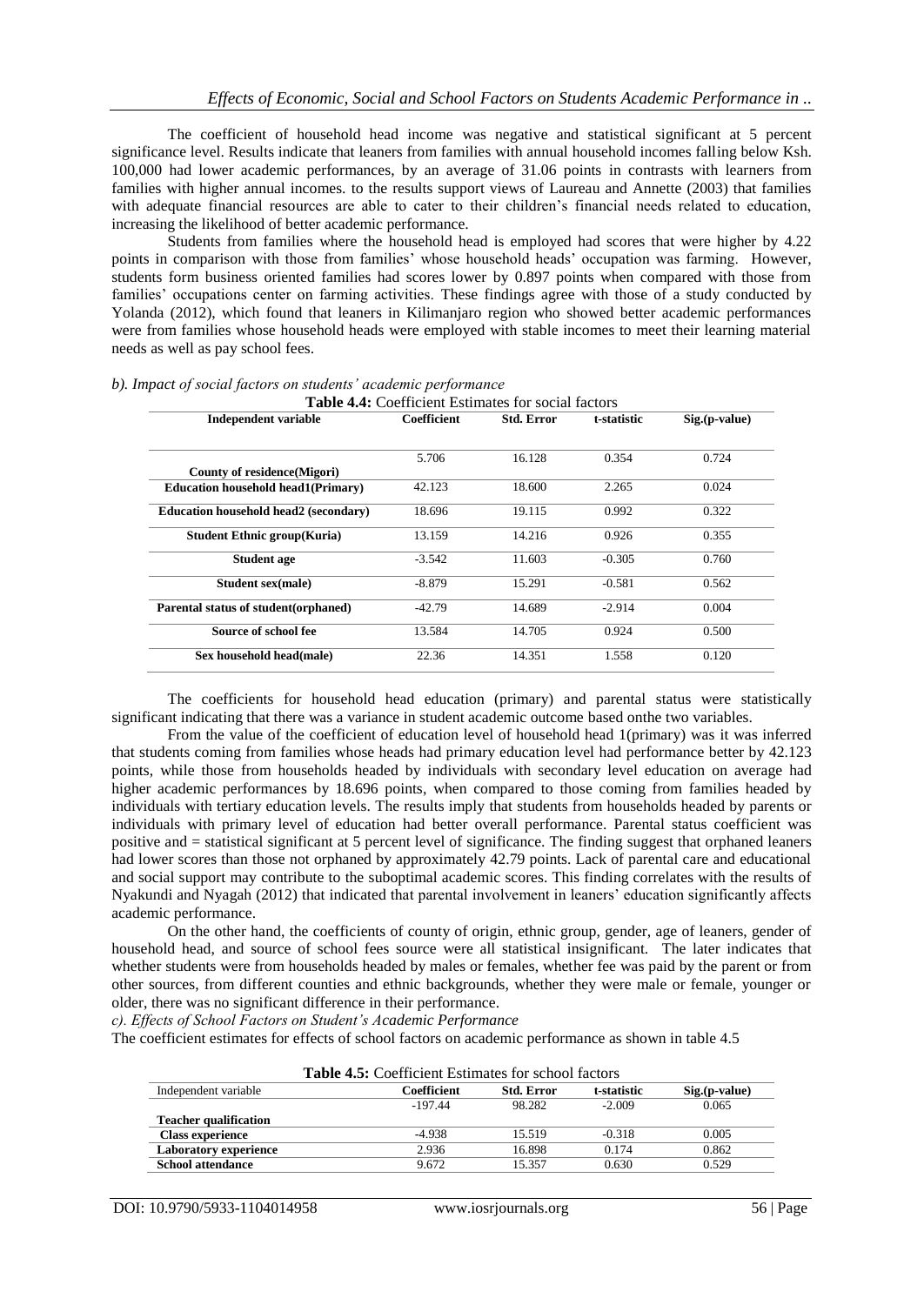Table 4.5 shows the coefficient of student class experience which is negative and statistically significant. This implies that students learning with inadequate lighting and classroom spaces had poorer performances in school by 4.938 points in comparison with those learning in environments with sufficient lighting g and space. This contradicts Abdi (2012) who found that class experience had no effect on leaners performances in Isiolo sub-county.

Teacher qualification coefficient was negative at -197.44, and statistically significant at 10 percent level of significance. The results indicate that that highly qualified teachers had better concept and content mastery and are better equipped to deliver high quality learning. Findings of a study by Mwangi and Nyagah (2013) also found that teacher qualification to be positively related to academic performances of students.

The laboratory experience coefficient was positive at  $+2.936$  but statistical insignificant. Ideally, students with access to well-equipped laboratories should perform better than those with poorly equipped ones. According to Zippala and Consideine (2012) poor laboratory resources negatively affected academic performance in Australia.

Students' school attendance had a statistically insignificant coefficient. Students who attended school regularly on average had better scores by 9.672 marks in comparison with those with high absenteeism rates.

The coefficient of laboratory experience was found to be positive (2.936) but statistically insignificant It is expected that a student in a school with well-equipped laboratory would perform better than a student in a school with poorly equipped laboratory as reported in the study of Zippala and Considine (2012)

#### **V. Conclusions And Policy Implication**

The primary aim of the study was to investigate the impacts of social, school, and economic factors on students' performance in Kuria west sub-county secondary schools. From the study findings, it was established that students from high income households perform better than those from low income househpolds. . Orphaned children alos tend to report lower results than those with parents. On the school aspects studied, class experience has a huge impact on the students' academic performance. Students that have good infrastructure in their schools tend to perform better than those in schools with poor infrastructure. The study recommends policies that improve household incomes, government spending on improving physical infrastructure in schools especially spacious classrooms. There should alos be concerted efforts to provide sufficient emotional and financial support to the orphans in schools.

#### **References**

- [1]. Abdinoor, I. (2012). Social Economic, social cultural and school based factors affecting the performance of KCPE in Isiolo County. Unpublished M. Ed thesis) Kenyatta University.
- [2]. Andrew, S. L., &Orodho, J. A. (2014). Socio-Economic Factors Influencing Pupil's Access to Education in Informal Settlements: A Case of Kibera, Nairobi County, Kenya. International Journal of Education and Research, 2(3), 1-16.
- [3]. Battle, J., & Lewis, M. (2002). The increasing significance of class: The relative effects of race and socioeconomic status on academic achievement. Journal of poverty, 6(2), 21-35.
- [4]. Boa, Y. P. (2014). Factors that Influence High Academic Performance in Secondary Schools in Kilimanjaro Region (Doctoral dissertation, The Open University of Tanzania).
- [5]. Bruns, B., Mingat, A., &Rakotomalala, R. (2003). Achieving universal primary education by 2015: A chance for every child. Washington D.C.The World Bank.
- [6]. Considine, G., &Zappalà, G. (2002). The influence of social and economic disadvantage in the academic performance of school students in Australia. Journal of sociology, 38(2), 129-148.
- [7]. Davis, D. S. (2010). Policy statement: ritual genital cutting of female minors. Pediatrics, 125 (5), 1088- 1093.
- [8]. Ellis, K. (2000). The impact of perceived teacher confirmation on receiver apprehension, motivation, and learning. Communication Education, 53(1).
- [9]. Evelyn, K. N. (2013). Factors influencing academic performance of students in Kenya Certificate of Secondary Education in Imenti North district, Kenya (Doctoral dissertation, Master's thesis). Retrieved from http://erepository. uonbi. ac. ke).
- [10]. Evelyn, Kaimenyi. N. (2013). Factors influencing academic performance of students in Kenya Certificate of Secondary Education in Imenti North district, Kenya (Doctoral dissertation, Master's thesis). Retrieved from http://erepository. uonbi. ac. ke).
- [11]. Freire, P. (1972). Education: domestication or liberation?. Prospects, 2(2), 173-181.
- [12]. Freire, P. (1972). Cultural action for freedom (Vol. 48). Harmondsworth: Penguin
- [13]. Gachathi, P. (1976). Report of the National Committee on Educational Objectives.Republic of Kenya. Nairobi: Government Printers [14]. Galgalo, A.C.(2002).Wastage in Primary education and their implications for curriculum development in central division of
- Marsabit District. Unpublished Master"s Thesis. Eldoret: Moi University.
- [15]. GoK (2010). Kenya Education Commission Report, part I.Nairobi :Government Press.
- [16]. Hanushek, E. A. (1971). Education production functions. In The Economics of Education (pp. 161-170). Academic Press. [17]. Haynes, J. C., Robinson, J. S., Edwards, M. C., & Key, J. P. (2012). Assessing the Effect of
- Haynes, J. C., Robinson, J. S., Edwards, M. C., & Key, J. P. (2012). Assessing the Effect of Using a Science-Enhanced Curriculum to Improve Agriculture Students' Science Scores: A Causal Comparative Study. Journal of Agricultural Education, 53(2), 15-27.
- [18]. Horvat, E. M., Weininger, E. B., &Lareau, A. (2003). From social ties to social capital: Class differences in the relations between schools and parent networks. American educational research Journal, 40(2), 319-351.
- [19]. Jaramillo, A., &Mingat, A. (2012). Early childhood care and education in sub-Saharan Africa: What would it take to meet the millennium development goals?. Africa's Future, Africa's Challenge, 51.
- [20]. Justino, P. (2014). Barriers to education in conflict-affected countries and policy opportunities. Paper commissioned for fixing the broken promise of education for all: findings from the global initiative on out-of-school children (UIS/UNICEF, 2015). Montreal: UNESCO Institute for Statistics (UIS).